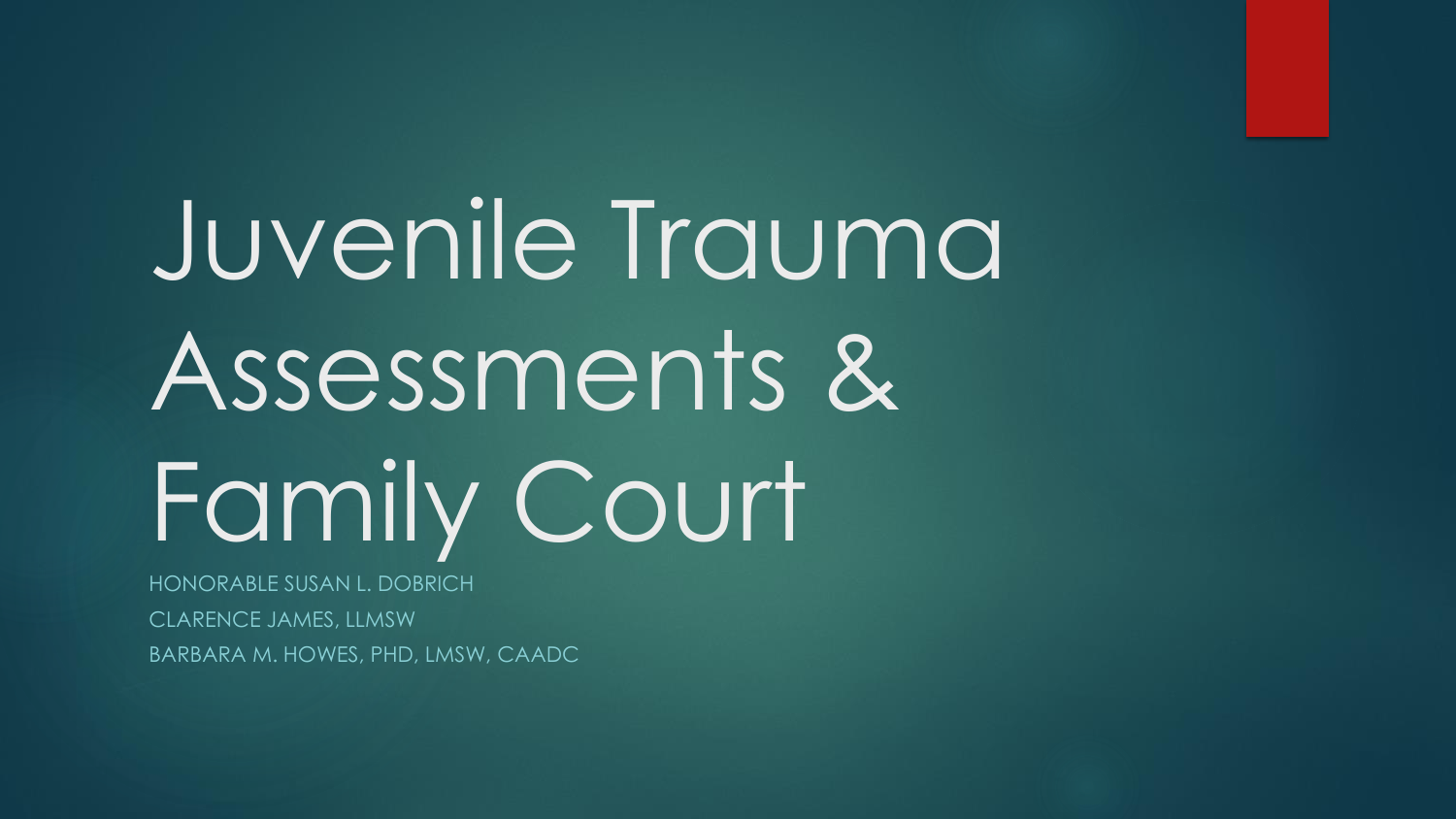# Where Cass FTC Started

- **Training/Preparation of FTC**
- **Implementation of FTC**
- $\blacktriangleright$  How Adult and Child Trauma Assessments evolved in Family Treatment Court
- Even if you do not have a Family Treatment Court, think about: "All drug courts are family drug courts"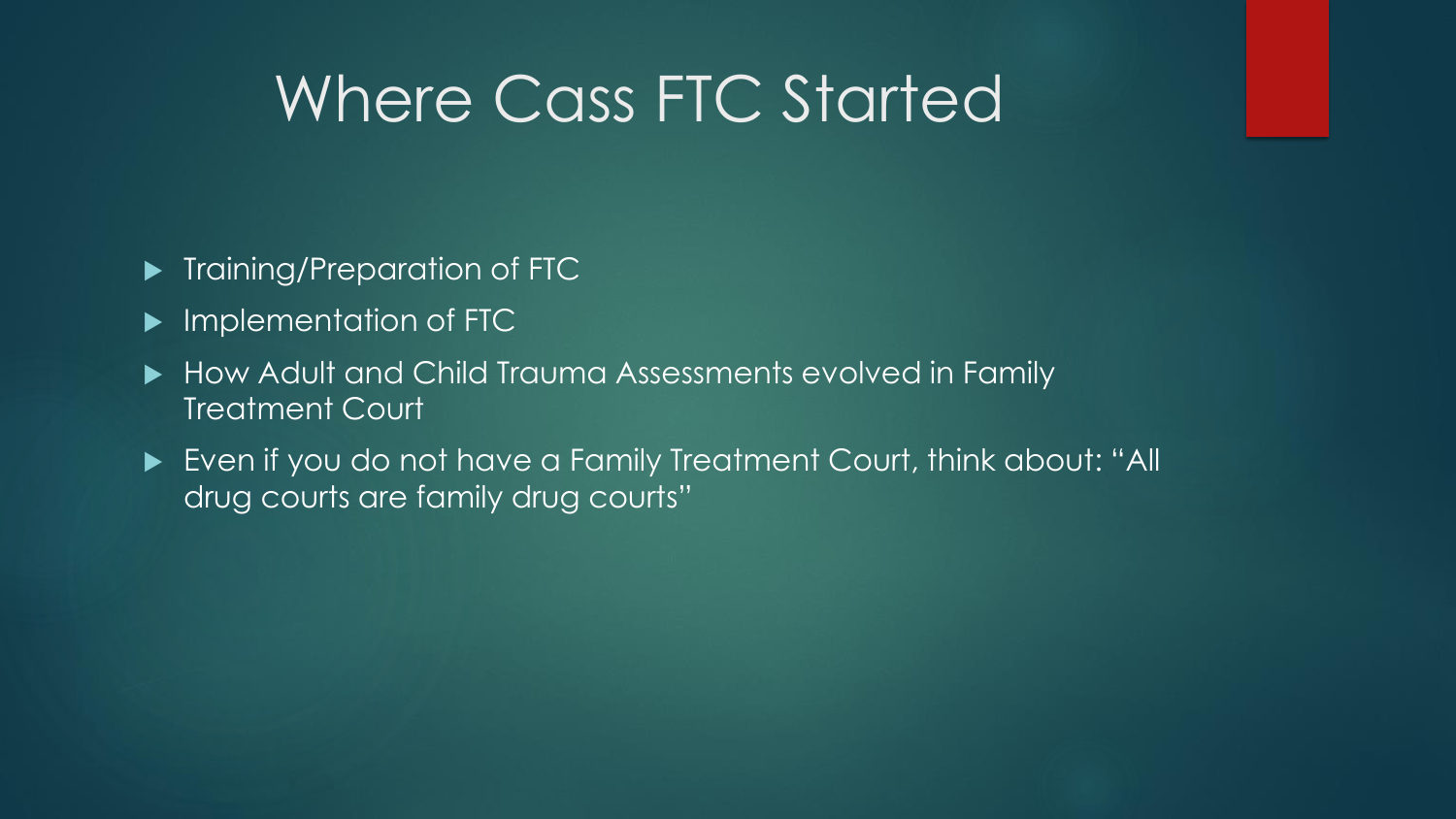# Trauma with Juveniles

Why look at trauma with system involved juveniles?

- ▶ 75% of justice involved juveniles have experienced traumatic victimization, (Sprague, 2008).
- ▶ 90% of youth in detention have experienced trauma (Abram et al.,  $\overline{2013}$ .
- Incorporating Trauma Assessments into Juvenile Justice
	- $\blacktriangleright$  How we have done this
	- $\blacktriangleright$  The value in case planning using the assessment as a guide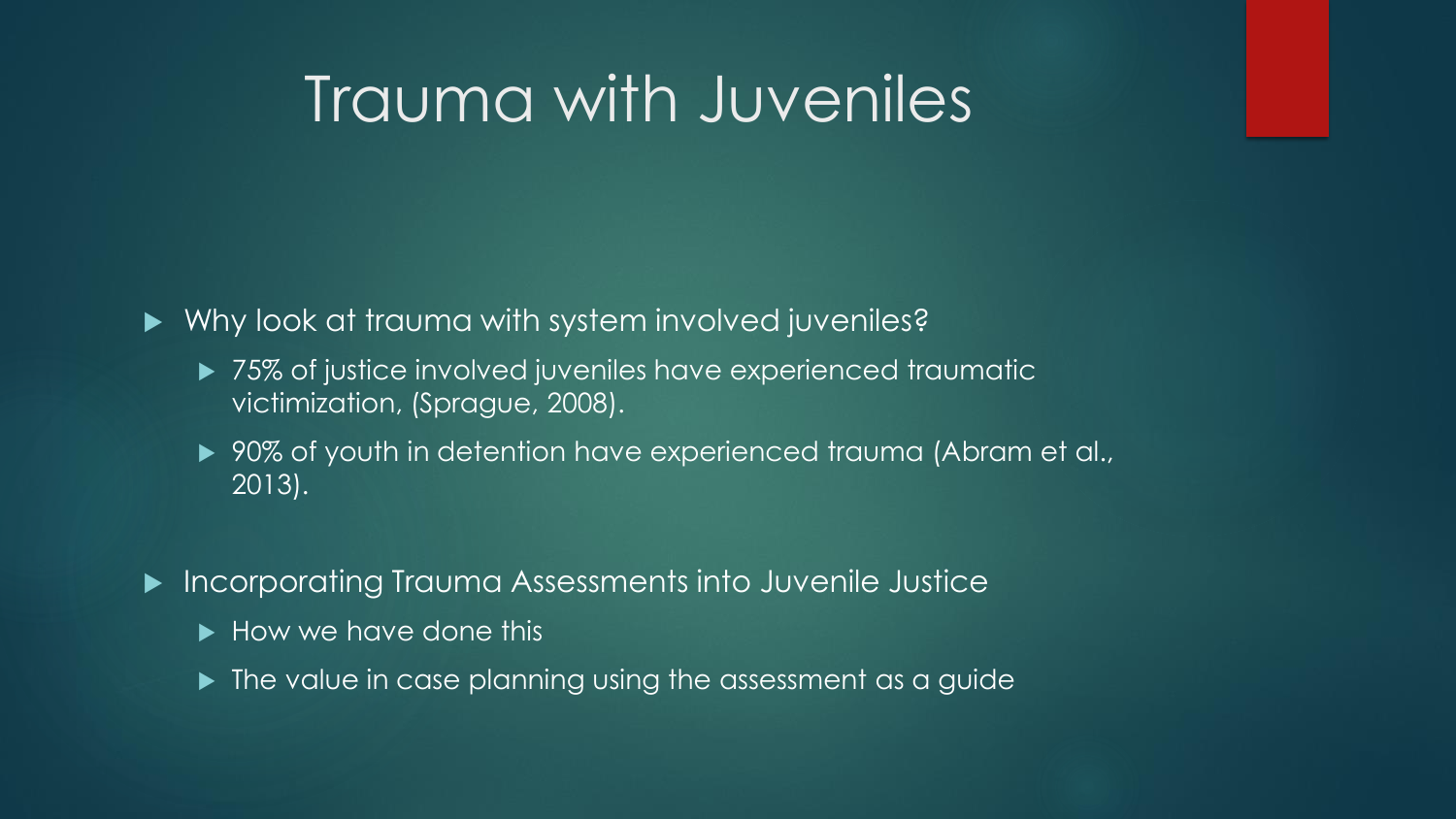# Family Treatment Court 101

Program Description ▶ Services offered Role of the Team **Participant Information** ▶ Demographics ▶ Use of adult and child trauma assessments in ▶ Case planning ▶Services provided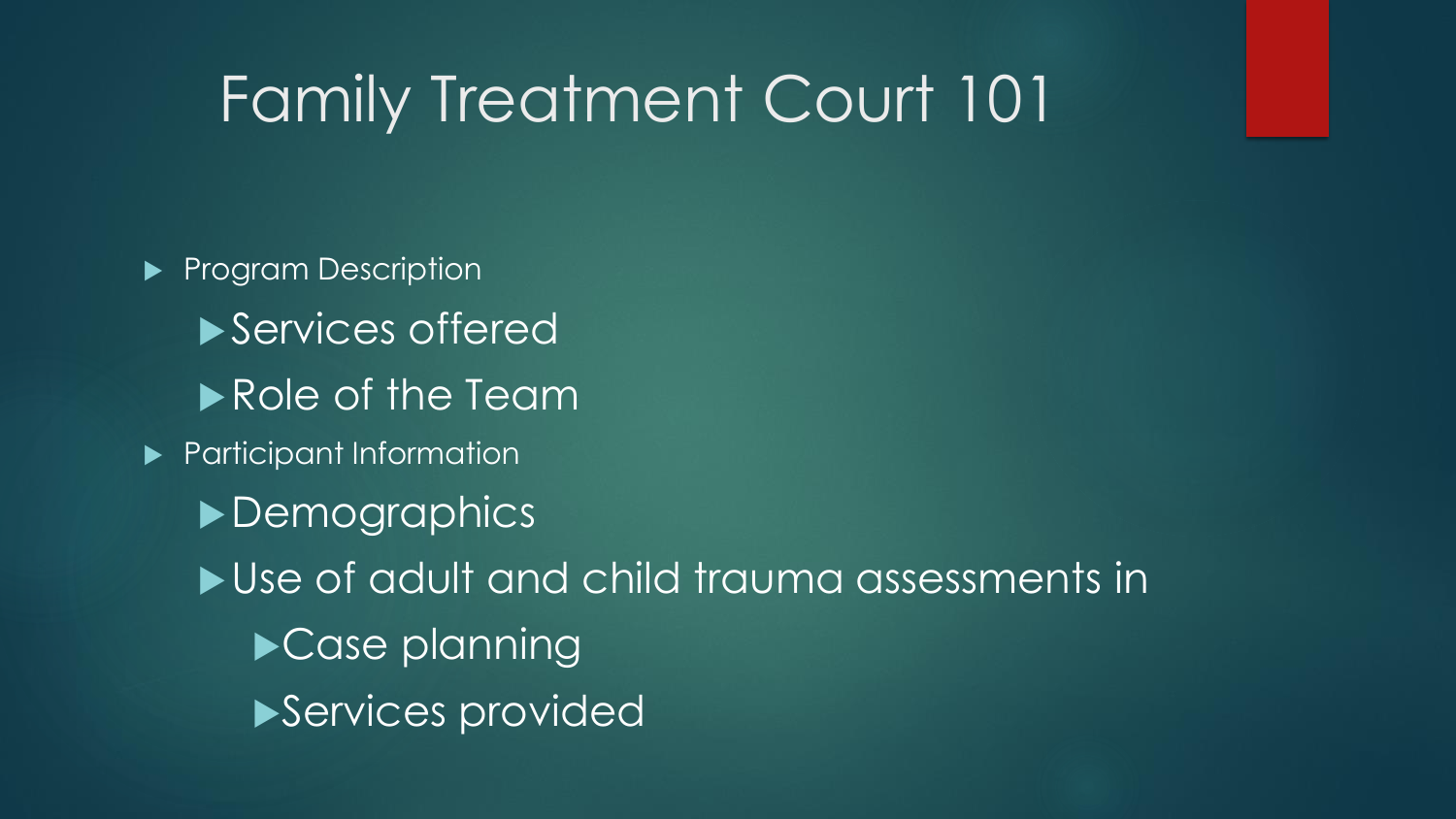# **"Walk Through" of a Juvenile Trauma Assessment**

**Meet Juvenile "A": See Assessment Handout**

**Social Family History** ▶ Bio-psycho-social interview

**Additional Reports & Information CMH Report** Juvenile Justice Report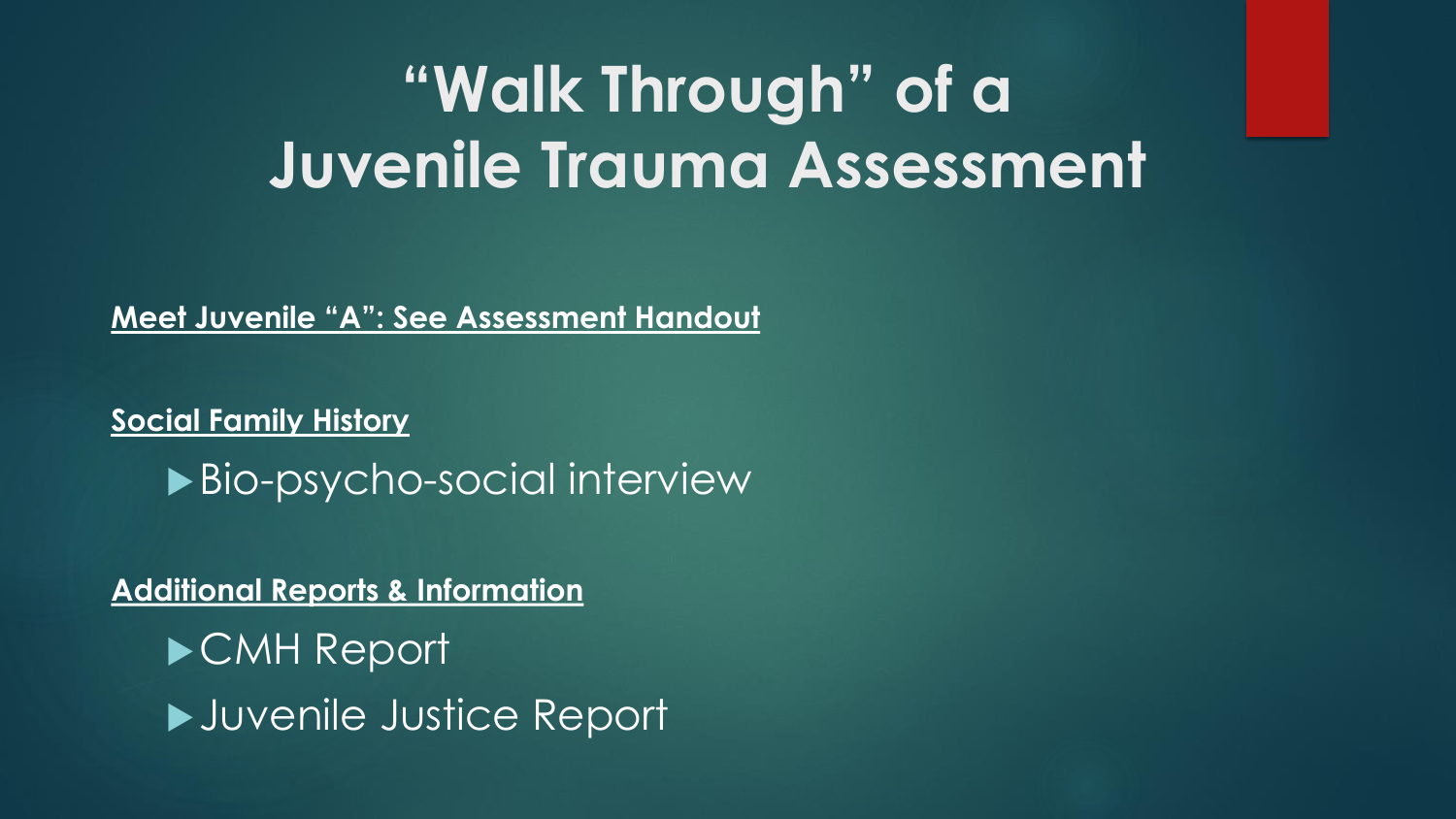### **Neurodevelopmental Evaluation Measures**

### *Kaufman Brief Intelligence Test, 2nd Edition (KBIT-2)*

- Verbal: Measures verbal, school-related skills by assessing a person's word knowledge, range of general information, verbal concept formation and reasoning ability
- Non-Verbal: Measures the ability to perceive relationships and complete visual analogies as well as think logically and solve problems in novel situations.

### *Behavior Rating Inventory of Executive Function (BRIEF)*

- Evaluates executive function of children and adolescents from multiple perspectives the caregiver [*BRIEF-P*], an educator [*BRIEF-T*] (omitted), and the individual's self-report [*BRIEF-SR*].
- Executive functions are responsible for guiding, directing, and managing cognitive, emotional, and behavioral functions, particularly during novel problem solving.

#### *Pragmatic Protocol*

 Measures social communication skills, which are the ability to understand a social situation and then to respond appropriately for that social situation.

#### *Adolescent/Adult Sensory Profile*

 Measures sensory modulation abilities to profile the effect of sensory processing on functional performance in daily life.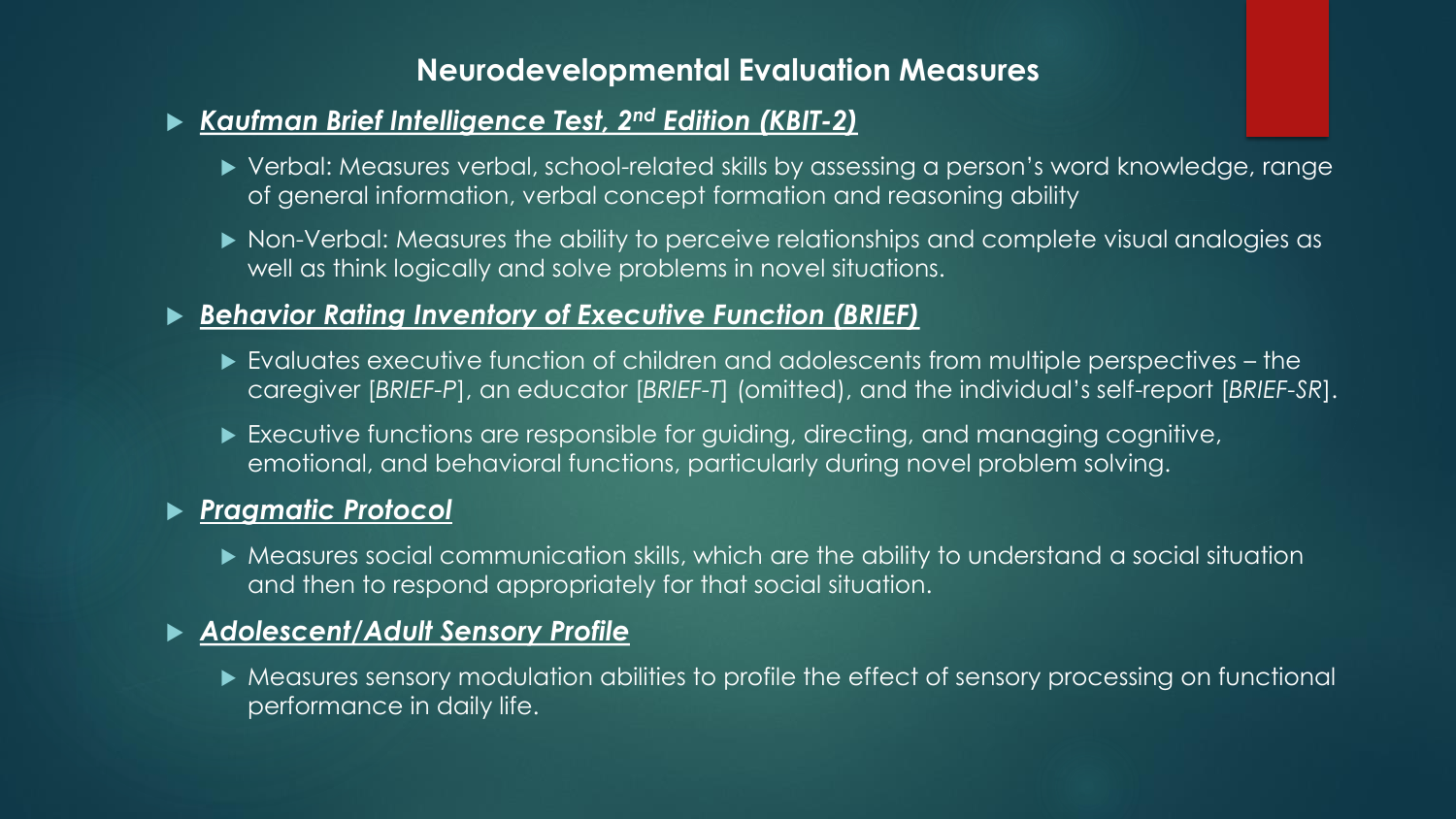## **Parent/Caregiver Rating Scales**

### *Children's Alexithymia Measure* **(***CAM***)**

 Assesses if child is having difficulty identifying and describing feelings, difficulty distinguishing between feelings and bodily sensations, a lack of imaginative ability, and a focus on the external world rather than internal feelings (Hendryx, Haviland, &Shaw, 1991).

#### *NICHQ Vanderbilt Assessment Scales*

 Reviews symptoms of ADHD according to the DSM-IV criteria. It also screens for co-existing conditions such as conduct disorder, oppositional-defiant disorder, anxiety and depression.

#### *Psychosocial Interview and Draw a Person*

*An informal means to engage the child and gain insight from their perspective.*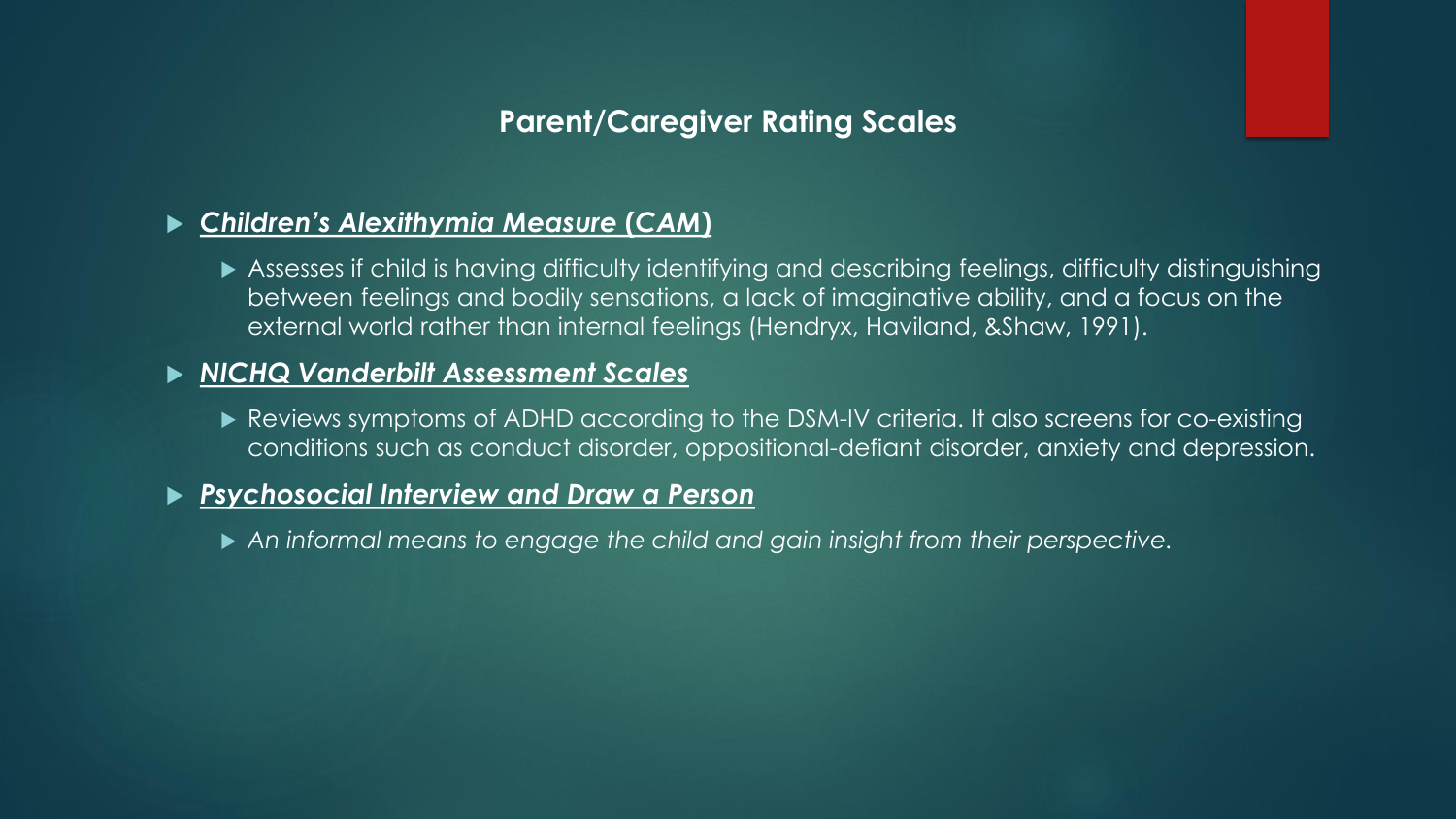## **Trauma Exposure & Symptom Measures**

### *CTAC Trauma Screening Checklist (6-18)*

▶ Aims to help identify children at risk

### *Adolescent Dissociative Experiences Scale-II (A-DES)*

Screens for need for further evaluation to rule out dissociative disorder diagnosis

#### *Child Dissociative Checklist (CDC), Version 3*

Screens for need for further evaluation to rule out dissociative disorder diagnosis

#### *Trauma Symptom Checklist for Children (TSCC)*

 A self-report measure of posttraumatic distress and related psychological symptoms in children.

#### *Resiliency Scales for Children & Adolescents*

 Self-report scales that measure the core characteristics of personal resiliency in children and adolescents (ages 9-18).